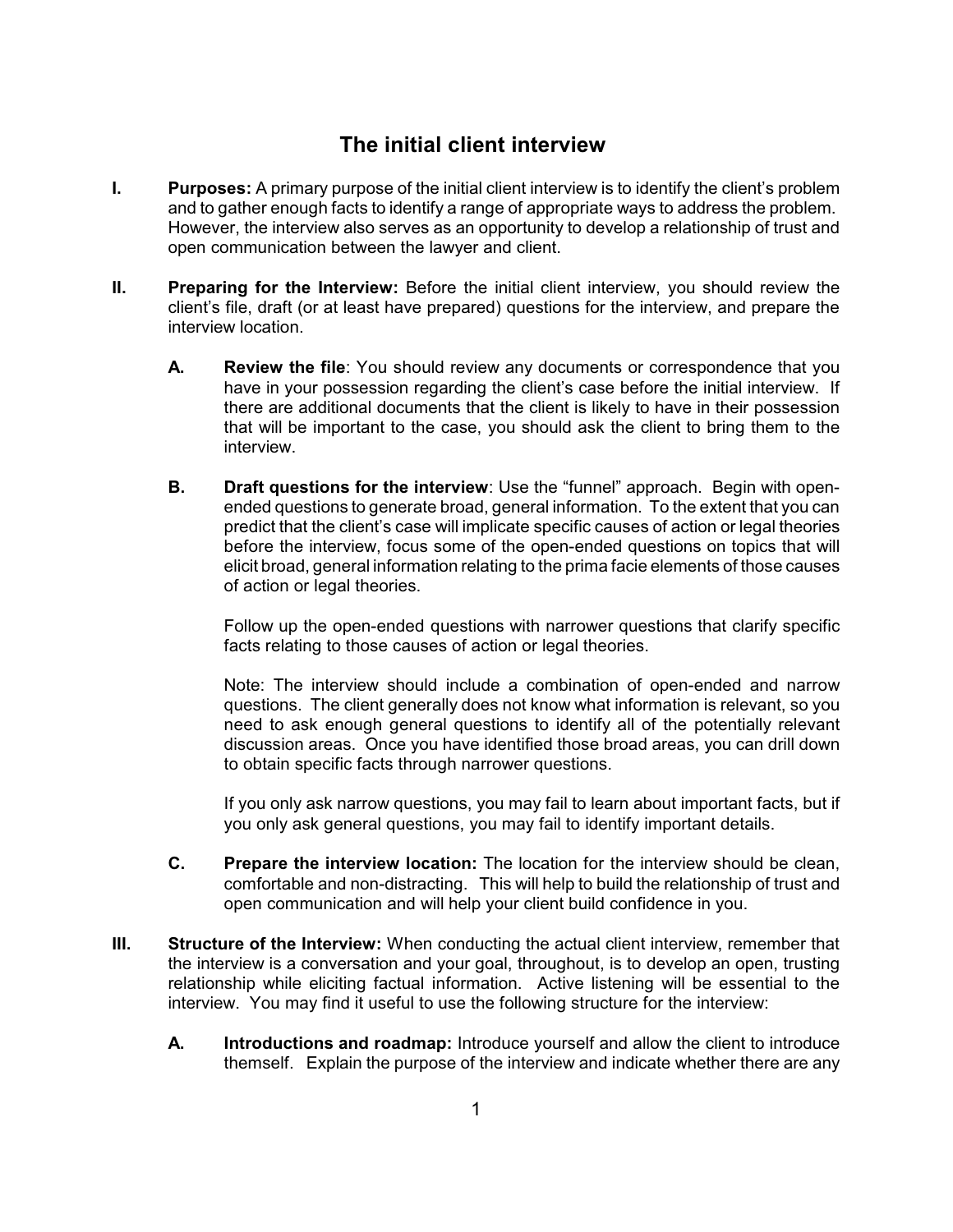time limits or other restrictions on the interview.

Let the client know that their conversations are confidential and that you will discuss legal rights and solutions at the end of the interview. You may want to discuss formalities regarding fees and the attorney-client relationship at this point as well.

**B. Open-ended questions:** Ask general questions that prompt the client to tell their story in their own words. You can keep the client talking with prompts like "what happened next"? At this point, you will be able to preliminarily identify the client's problem. When the client has completed their response to the preliminary general questions, you should summarize your understanding of the problem and the client's interests and concerns for the client. You may have some thoughts regarding potential causes of action or legal theories that the client might pursue based on their responses to the initial questions.

After this initial phase, you will probably want to ask additional general questions, but focused a little more directly on elements of the causes of action or legal theories that you have begun to identify as potentially relevant.

- **C. Specific questions:** After asking the open ended, general questions, you should ask more specific and narrow questions to fill in important details that were not addressed by the client in response to the general questions or to clarify facts that were addressed by the client. You should avoid asking leading questions unless you are confirming facts that were previously provided by the client or you are trying to obtain information that the client may be reluctant to provide.
- **D. Summarize and identify clear next steps:** Summarize your understanding of the facts that the client has provided to you, provide the client with a brief summary of their rights, and identify any issues that you need to research before providing additional information to the client. You should also develop an action plan for the case, describing to the client what you plan to do next and when you will get back in touch. In addition, you should indicate to the client when and how you will communicate updates on the case to them.
- **IV. Conducting the Interview:** As you conduct the interview with the client, the following tips may be useful:
	- **A. Listen to the client:** One of the most important things that the lawyer must do in all of their communications with clients is to be an active listener. In the initial client interview, you should give the client the opportunity to fully explain the facts, as well as their interests in resolving the dispute. Don't cut off the client. The interview is an opportunity to build a relationship of trust as well as to obtain necessary facts. The client needs to feel confident in your abilities and you need to know that you can work with the client.

Techniques: Throughout the interview, you should let the client know that you are listening through non-verbal and limited verbal communication that demonstrates engagement. (i.e. head-nodding, eye contact, responses to the client that reflect